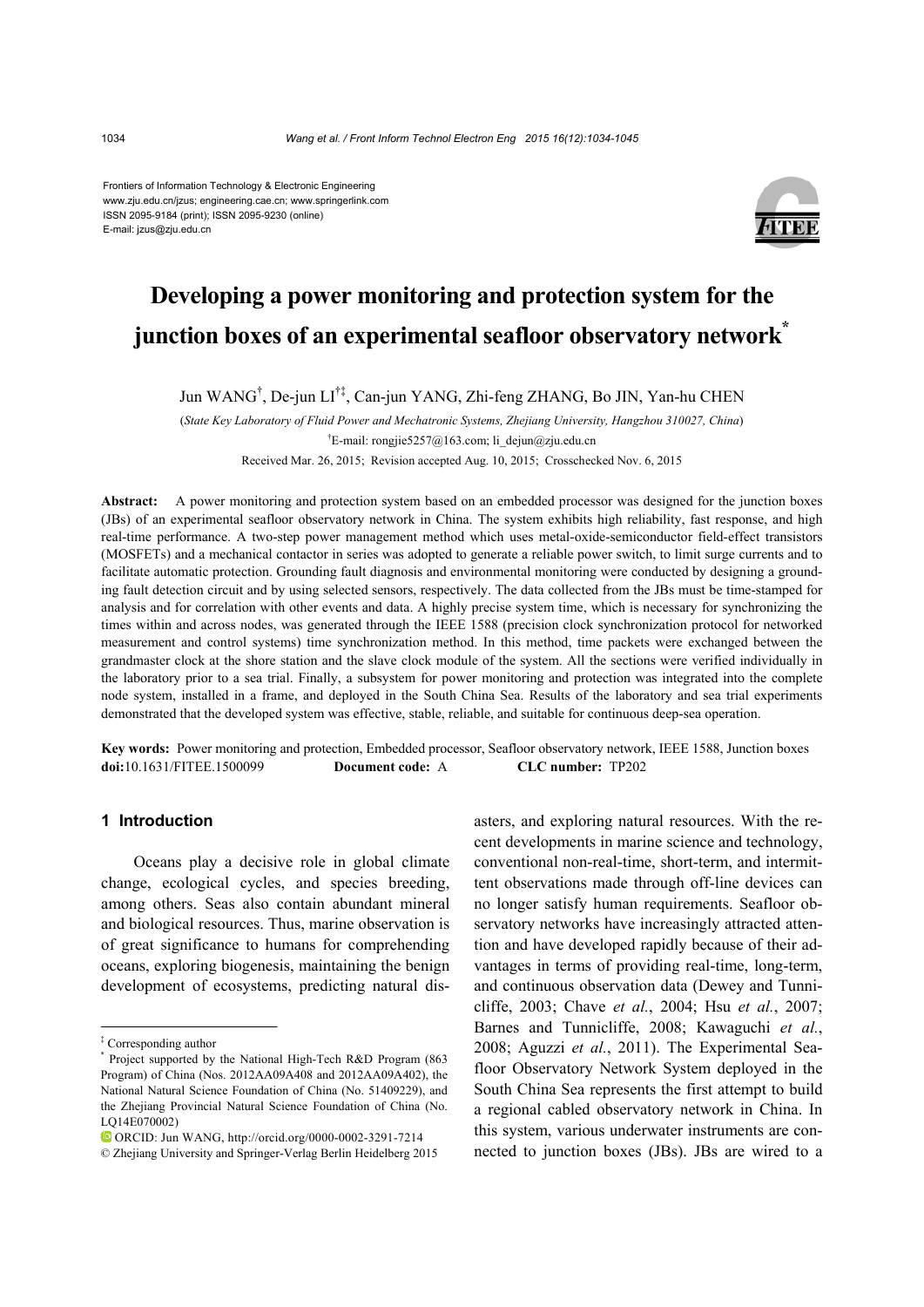shore station (SS) via subsea optical-electrical cables which are used to transmit high-voltage power and high-bandwidth communication from the SS to subsea equipment (Chen *et al.*, 2012; Li *et al.*, 2015).

As an indispensable component of underwater observatory network systems, JBs function as intermediate processing nodes between underwater science instruments (SIs) and an SS in power transmission and communication. The motility, stability, and reliability of JBs are crucial to the long-term and reliable operation of an entire seafloor observatory network in extreme deep-sea environments (Woodroffe *et al.*, 2008; Yu *et al.*, 2011). A single failure may cause the entire system to malfunction, and JBs are costly to repair or replace. Therefore, a power monitoring and protection system, which is based on an embedded processor and combined with peripheral circuits, is proposed in the current study according to the actual requirements of a seafloor observatory network and the design principles of industrial products. The primary design objectives are to address power allocation, surge current limitation, real-time monitoring, grounding fault detection, accurate time synchronization, and automated response to the failure of either secondary JBs (SJBs) or terminal SIs. Furthermore, a redundant design is implemented to improve the reliability of the system with the goal of prolonging the system's lifetime.

# **2 An overview of the seafloor observatory network and the power monitoring and protection system**

Fig. 1 shows the structure of the seafloor observatory network and the proposed power monitoring and protection system. The network system consists of an SS, several JBs and branching units, various SIs, and submarine transmission cables. The power feeding equipment (PFE) is linked to a terrestrial power grid and supplies power to the system. Realtime data collected by JBs and by many other types of sensors deployed on the seabed are processed, managed, stored, and maintained by a data management system (DMS), which is connected to the global Internet via a router (Pirenne and Guillemot, 2009; Chen *et al.*, 2013). The IEEE 1588 grandmaster clock provides a microsecond-level accurate timing service to the observatory system when its local time is adopted as the reference; this process is initiated once the clock is synchronized with the Coordinated Universal Time (UTC) by receiving navigation satellite timing signals (del Río *et al.*, 2012; Li *et al.*, 2013). A subsea optical-electrical composite cable is laid on or buried in the seafloor; this cable runs from the SS to the primary JBs (PJBs). High-voltage power and high-bandwidth communication are then transmitted to subsea equipment through the cable. Standard wet-mate connectors are used to connect the JBs to the SIs; these connectors are operated by a remotely controlled underwater vehicle.



**Fig. 1 Tree structure of the seafloor observatory network and the power monitoring and protection system**

The requirements for the controller include high reliability and excellent interference resistance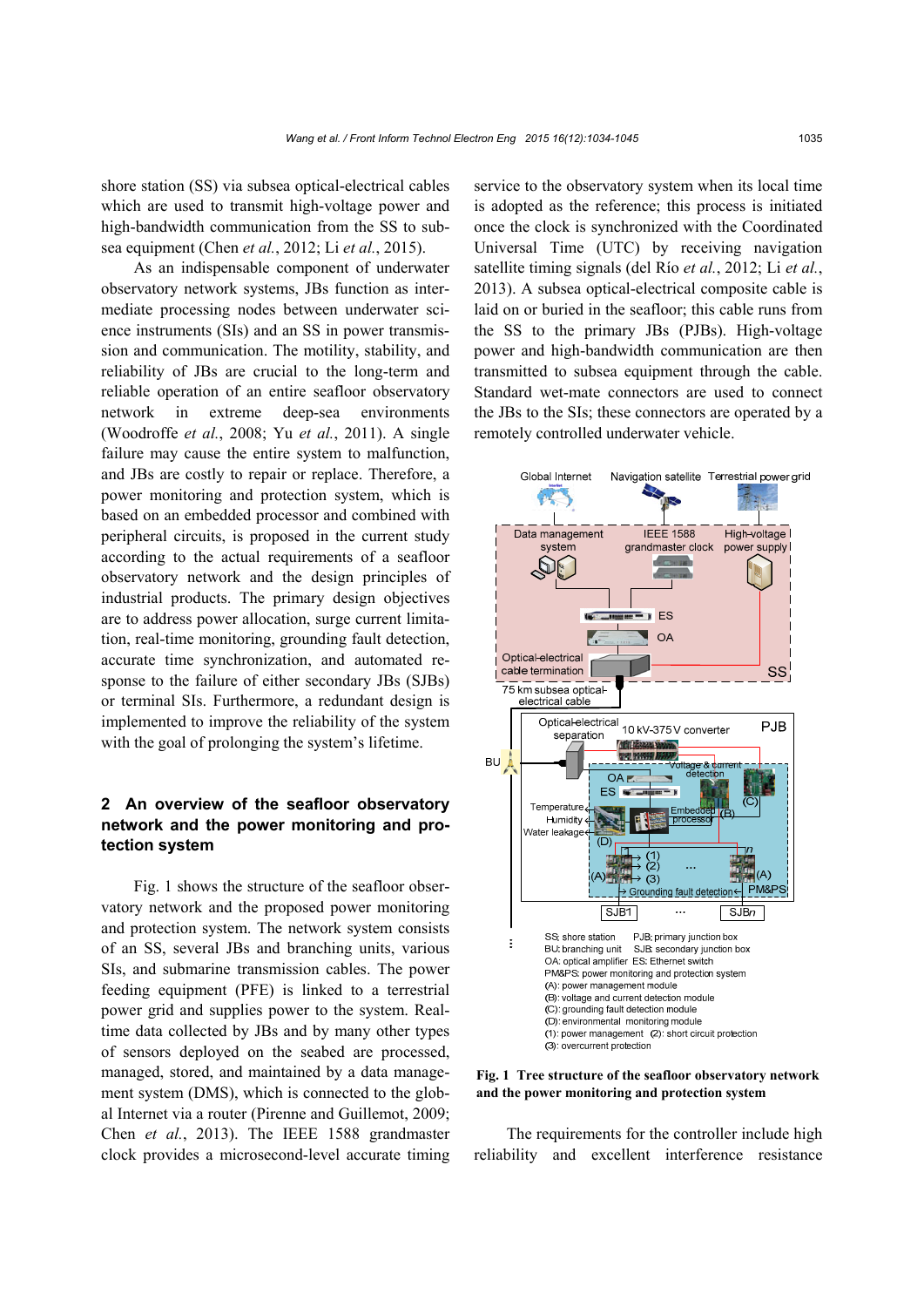capability given the high voltage inside the cavity. A small controller installation space is preferred, and the controller must contain as many analog and digital input and output ports as possible. An embedded processor (CX5010-0111, Beckhoff Automation GmbH & Co. KG, Germany) is selected as the control core of the power monitoring and protection system. Peripheral circuit modules with multiple functions are connected to this processor, which exhibits the characteristics of an industrial personal computer and a programmable logic controller. The processor also has the advantages of reliable control, simple wiring, high stability, long life, compact structure, versatility, and low cost. Furthermore, CX5010-0111 features a built-in capacitive 1-s uninterrupted power supply (UPS) that ensures the safe storage of persistent application data on a CompactFlash card in case of power outages. A maximum of 1 MB of data can be saved, and the UPS can be switched on and off via the basic input/output system (Ioannides, 2004). The basic monitoring elements of the system include output voltages and currents, environmental signals (such as temperature, humidity, and water leakage inside the cavity), and the grounding status of output power. The basic control units of the system include the power switch and measured grounding resistance values. Voltage, current signals, and environmental signals inside the chamber are detected by designing the corresponding sensing and detecting circuits that can collect, process, and output signals. The sample period is 10 ms. The system packages and uploads sample data per second to the monitor server at the SS. The embedded processor samples the collected data cyclically and compares them with the thresholds. If one signal exceeds its threshold beyond the scheduled time, the system implements protective actions, sends warnings to the SS, and records information. Furthermore, the embedded processor synchronizes the time of the built-in IEEE 1588 slave clock module with that of the grandmaster clock for timing accuracy.

The power monitoring and protection system is designed with reference to existing systems, such as the Monterey Accelerated Research System, Victoria Experimental Network Under the Sea, and North East Pacific Time-Series Undersea Networked Experiments, particularly with respect to the system framework and the relay control method (Howe *et al.*, 2006; Chan, 2007). The proposed system differs from existing systems in the following ways: (1) An industrial embedded controller is used in the proposed system to achieve strong anti-interference capability and high reliability. The controller has its own time synchronization module, which can output pulse per second (PPS) time signals with microsecond-level timing accuracy. Therefore, the time synchronization system does not need to configure an additional slave clock. Consequently, cost is reduced and the assembly space is compressed. (2) The methods of limiting the activated surge current vary among different systems. In the proposed system, the surge current is suppressed by positioning the power resistor and mechanical contactor in parallel through a simple and reliable process. (3) The design methods of the software used differ between the proposed system and existing systems. SIMATIC Windows Control Center (WinCC) configuration software is selected and applied to the shore-side computer of the system. This software is open, flexible, and has a user-friendly man-machine interface.

The following challenges are encountered during system development because of the special working environment and requirements: (1) Effective and reliable power management is difficult to achieve because the deep-sea environment is complex and dynamic. Thus, short circuits and overcurrent failures, which require fast and steady automatic responses, may occur frequently. (2) Grounding faults are frequently detected in seafloor observatory networks. Hence, precise and reliable grounding fault detection is the premise and foundation for the normal operation of an observatory system. (3) Times are difficult to synchronize accurately. Several methods are introduced and experimentally evaluated in the subsequent section to solve the aforementioned problems.

# **3 Methods**

#### **3.1 Power management method**

The power for the terminal SIs is supplied by the JBs. Power activation and deactivation, monitoring, the limitation of turned-on surge currents, and automatic responses to faults are achieved mainly through the power management method. The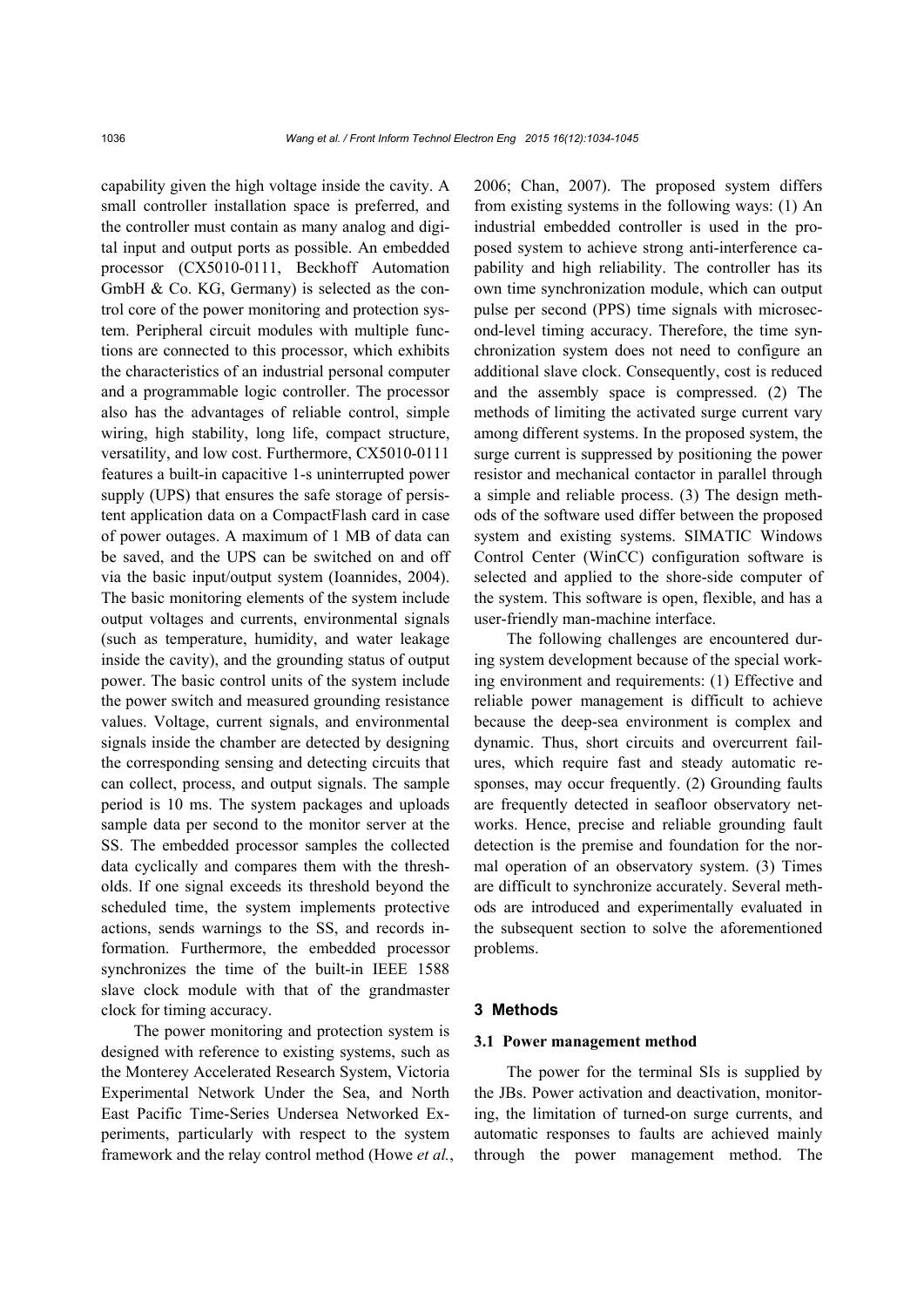traditional control method which adopts only mechanical relay is unsuitable because of the highly technical system indicators including high reliability, a small transient impulse voltage, and fast response. For instance, the switch must be turned off within tens of microseconds in the event of a short circuit. The power management method applied in the proposed system uses a pair of parallel metal-oxidesemiconductor field-effect transistors (MOSFETs) and a mechanical contactor in series. Fig. 2 depicts the structure of the power management module with an output of 375/48 V. When the system is turned on, the mechanical contactor is normally closed at first; then the MOSFETs are activated after 500 ms to ensure continuous power supply. When the system is turned off, the MOSFETs are normally deactivated and the mechanical contactor is opened after 500 ms to cut off the power supply. The driving circuit of the MOSFETs can initiate hardware shutdown within tens of microseconds by using the built-in inspection module in case of a short circuit. The overcurrent signal sent by the overcurrent detection chip enters the driving circuit of the MOSFETs and switches off the MOSFETs in the event of an overcurrent.

The MOSFETs and mechanical contactor perform different functions. The former can realize rapid on-off switching and inhibit or alleviate the damage to the contactor and to the terminal loads caused by voltage surge. This surge is the result of mechanical jitters which occur during the switching moment of the mechanical contactor. The contactor can facilitate complete galvanic isolation between the lower and upper circuits; it is placed near the output terminal to ensure reliable load isolation in case of a fault. The redundancy design method is adopted to enhance the reliability of the power monitoring and protection system and to guarantee a long normal operating state. The parallel mode is used for the dual MOSFETs, and the working currents of the MOSFETs are halved to prolong their service life.

Upon system activation, the surge current is limited by incorporating a surge-suppressing circuit in series with the power supply line. This circuit consists of a 100  $\Omega/100$  W power resistor and a mechanical contactor in parallel. When the system is turned on, the mechanical contactor of the circuit is opened and the current forms a loop that passes through the power resistor. Surge current energy is then absorbed by the power resistor, thus limiting the surge current. The control circuit of the contactor is fully charged within hundreds of milliseconds after the switch is closed. The contactor is then switched on to short out the power resistor. The final current loop of the power supply circuit is formed through the contactor.



**Fig. 2 Structure of the power management module**

## **3.2 Grounding fault detection method**

A pair of power supply lines of the JBs that provide 375/48 V power is suspended over the seawater ground. Grounding faults occur when a single wire comes into contact with seawater or with the cavity of the JBs, as well as when the relative impedance between the wire and seawater is too small. The insulation performance of the power supply lines degrades with the operating time of the JBs in an extreme submarine environment. The internal parts of underwater SIs may also be exposed upon contact with seawater or with a reduction in impedance, which easily initiates grounding faults. Single-wire grounding does not induce a short circuit or a large current leakage because the positive and negative terminals of the power supply lines do not come into contact with each other. Moreover, power supply ports do not form a loop through seawater; thus, the system continues to operate normally. By contrast, unipolar grounding significantly increases the risk of a short circuit and affects the measurement accuracy of the system. Furthermore, the fault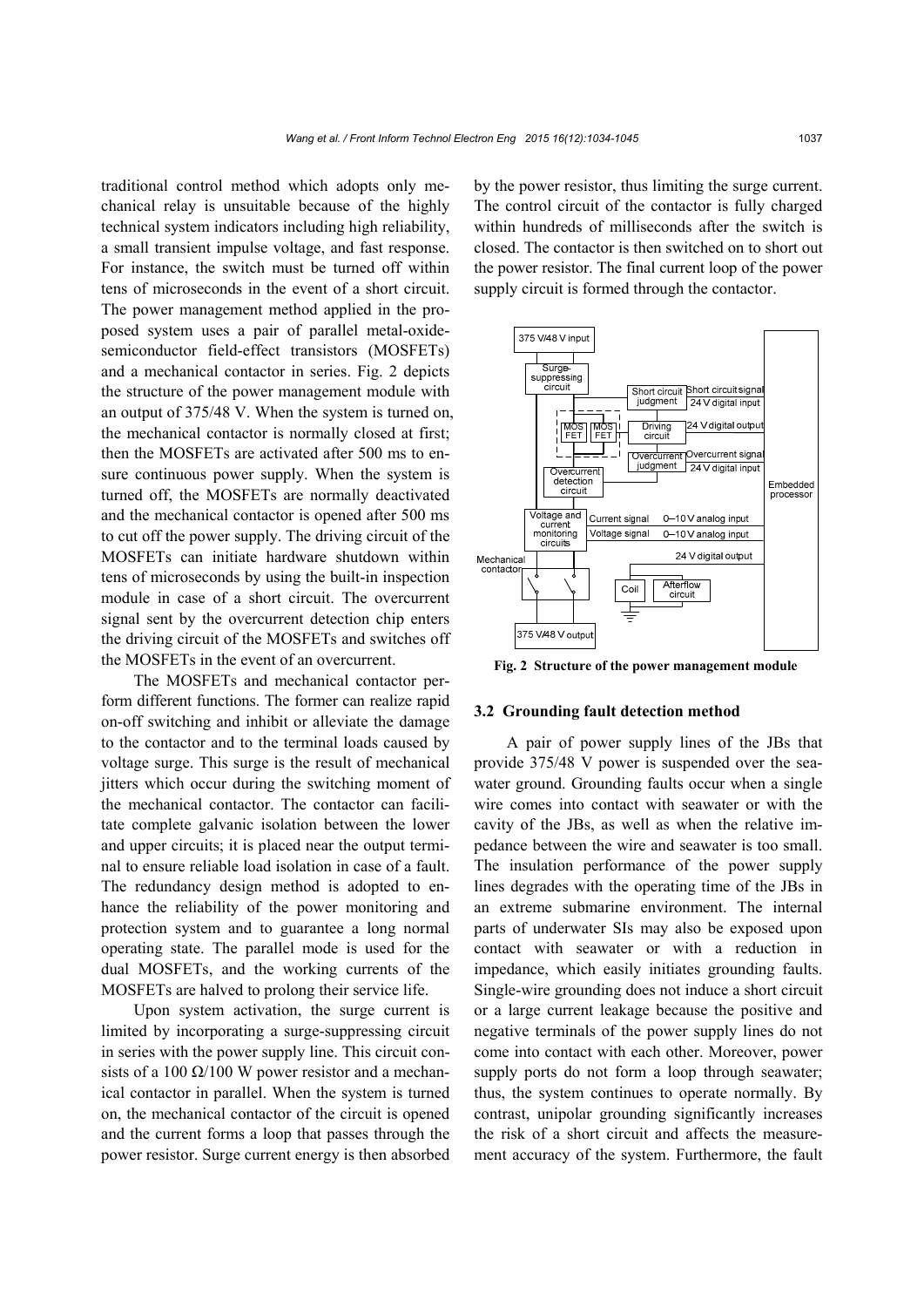current causes electrochemical corrosion and damages the connectors of the cables. Therefore, detecting grounding faults in each power supply line is critical (Lu, 2006).

The grounding fault detection module is shown in Fig. 3. *G*− and *G*+ are the command signals of negative and positive grounding fault detection, respectively; these signals are followed in turning switches  $S_1$  and  $S_2$  on and off, respectively.  $R_f$  is the resistance value between the power supply lines of the JBs and seawater ground. Power supply line+, *R*1, *R*3, *R*f, and power supply line− form a current loop when  $S_1$  is closed. Thus, the loop current can be determined, and the grounding resistance value  $R_f$  between power supply line− and seawater ground can be calculated by determining the voltage value of *R*3. Power supply line−, *R*2, *R*3, *R*f, and power supply line+ form another current loop when  $S_2$  is closed. This condition indicates that the grounding resistance value  $R_f$  between power supply line+ and seawater ground can be calculated by detecting the voltage value of  $R_3$  in the same manner. This voltage value is amplified and filtered by an operational amplifier after the voltage passes through an isolation amplifier. Then the processed voltage signal is input into the embedded processor to calculate grounding impedance. When the  $R_f$  value is less than the given threshold (200 k $\Omega$ ), a grounding fault is likely to be initiated.



**Fig. 3 Structure of the grounding fault detection module**

#### **3.3 Time synchronization method**

Time synchronization is a significant function in a seafloor observatory network. The time-series data collected from different underwater sensors at various sites, which may be located from a few meters to thousands of kilometers away, must be timestamped for accurate analysis. The JBs operate steadily by monitoring and controlling external loads and internal environmental variables. The real-time performances of these signals should be identified to determine the conditions of the JBs. The series of data acquired by the system must share a common time reference with all the instruments and sensors, which suggests that time stamps should follow a recognized time reference. Low-accuracy time units, such as second or millisecond, are adequate for some observations; for other observations, such as seismic detection and acoustic communication, precise time units of up to microsecond are preferred (Milevsky and Walrod, 2008; Lentz and Lécroart, 2009).

The IEEE 1588 standard is applied in the current study to provide time with microsecond accuracy. This standard specifies the precision time protocol (PTP) and facilitates robust, highly accurate, and cost-effective time synchronization. PTP measures clock skewness and network delay between a grandmaster clock and slave clocks mainly through four types of time messages that are exchanged across a network: Sync, Follow\_Up, Delay\_Req, and Delay\_Resp. The message transmission process is depicted in Fig. 4. PTP time synchronization is implemented in two steps: the measurement of masterslave clock offset and the measurement of network delay (Li *et al.*, 2013).



**Fig. 4 Synchronization principle of PTP**

The measurement process of master-slave clock time deviation is described as follows.

The grandmaster clock sends a Sync message to a slave clock and records the accurate time of transmission as  $T<sub>m1</sub>$ . The slave clock receives this message and records the accurate time of reception as  $T_{s1}$ . Then the grandmaster clock sends a second message called Follow\_Up, which contains the time stamp *T*m1, to the slave clock. Assuming that the network delay between the grandmaster and slave clocks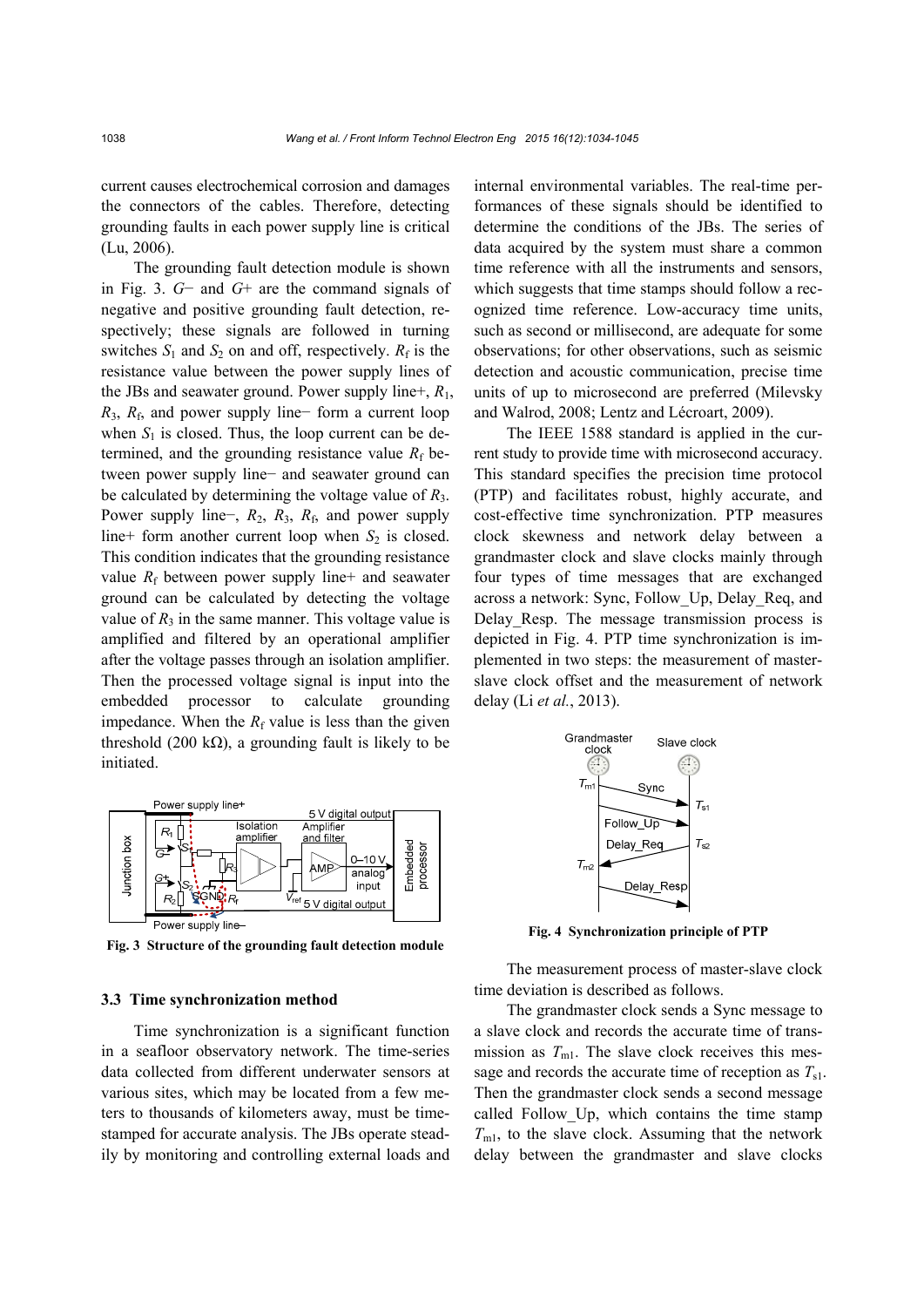$(T_{\text{delay}})$  is known, the time deviation between the grandmaster and slave clocks (*T*offset) can be calculated as follows:

$$
T_{\text{offset}} = T_{\text{sl}} - T_{\text{ml}} - T_{\text{delay}}.\tag{1}
$$

The master-slave clock network delay measurement process is explained as follows.

The slave clock sends a Delay Req message to the grandmaster clock and records the accurate time of transmission as  $T_{s2}$ . The grandmaster clock receives the message and marks the accurate time of reception as  $T_{m2}$ . Then the grandmaster clock sends a Delay Resp message, which contains the time stamp  $T_{\text{m2}}$ , to the slave clock. The network delay ( $T_{\text{delay}}$ ) can be calculated as

$$
T_{\text{delay}} = T_{\text{m2}} - T_{\text{s2}} + T_{\text{offset}}.\tag{2}
$$

By combining and solving Eqs. (1) and (2), we can obtain

$$
T_{\text{delay}} = \frac{(T_{\text{m2}} - T_{\text{s2}}) + (T_{\text{s1}} - T_{\text{m1}})}{2},\tag{3}
$$

$$
T_{\text{offset}} = \frac{(T_{\text{sl}} - T_{\text{ml}}) - (T_{\text{m2}} - T_{\text{sl}})}{2}.
$$
 (4)

## **3.4 General variable monitoring method**

Current and voltage detections facilitate the direct judgment of system failures, such as overcurrents and short circuits. These detection processes are closely related to the automatic protection and intelligent control of a system; they are also the most important among all analog detection processes. The procedures require mainly real-time and accurate measurements. Considering the application conditions and actual requirements of the system, a detection module, which consists of an electrical isolation sensor and peripheral circuits with properties that include small size, high accuracy, high isolation, low drift, and low power consumption, is designed and manufactured. The measurement accuracy of this detection module can reach an accuracy level of 0.1%, and its input frequency response ranges from 0.02 Hz to 10 kHz. In voltage detection, a special high-precision divider resistance is adopted to divide voltage accurately. In current detection, a highly accurate constantan resistance is used to convert a current signal directly into a voltage signal within a particular input range. The detection of internal environmental signals, such as temperature, humidity, and water leakage, plays an auxiliary role in understanding the real-time operating status of a system. The accuracy requirements for such detection processes are relatively low, and temperature and humidity can be monitored using off-the-shelf sensors. Water leakage can be detected with a leakagesensing wire, which is composed of a fluoropolymer material and produced through conductive polymerization technology. The resistance between two parallel sensing wires, which are installed at both ends of the cavity, changes in the event of a leakage because of the partial short circuit caused by seawater.

## **3.5 Software design method**

Communication between the embedded processor, which serves as the node controller of the system and the port modules, is transmitted via an industrial Ethernet protocol called Ethernet control automation technology (EtherCAT). This technology was studied and developed by Beckhoff Automation GmbH & Co. KG (Germany); it ensures fast, real-time data acquisition and interaction. The software of the node controller is written in structured text language in combination with a ladder diagram (Qi *et al.*, 2010; Cena *et al.*, 2012), and the main functions of this controller include the following aspects: (1) main program scanning—collecting system monitoring data, processing abnormal data, executing instructions from the DMS (function as the shore-side computer of the system), and troubleshooting; (2) data communication—facilitating remote data communication between the shore-side computer and the node controllers; (3) time synchronization—synchronizing times with the PTP grandmaster clock, obtaining synchronized times with microsecond-level accuracy and converting them into 64-bit systematic times for the embedded processor, and triggering the output of PPS signals. A shielded wire is used to block electromagnetic interference caused by the varying electric fields inside the cavity. Consequently, the processes of relevant data collection and instruction transmission between peripheral circuits and the embedded processor can be robust. Fig. 5 presents the control flowchart of the node controller software for the proposed system.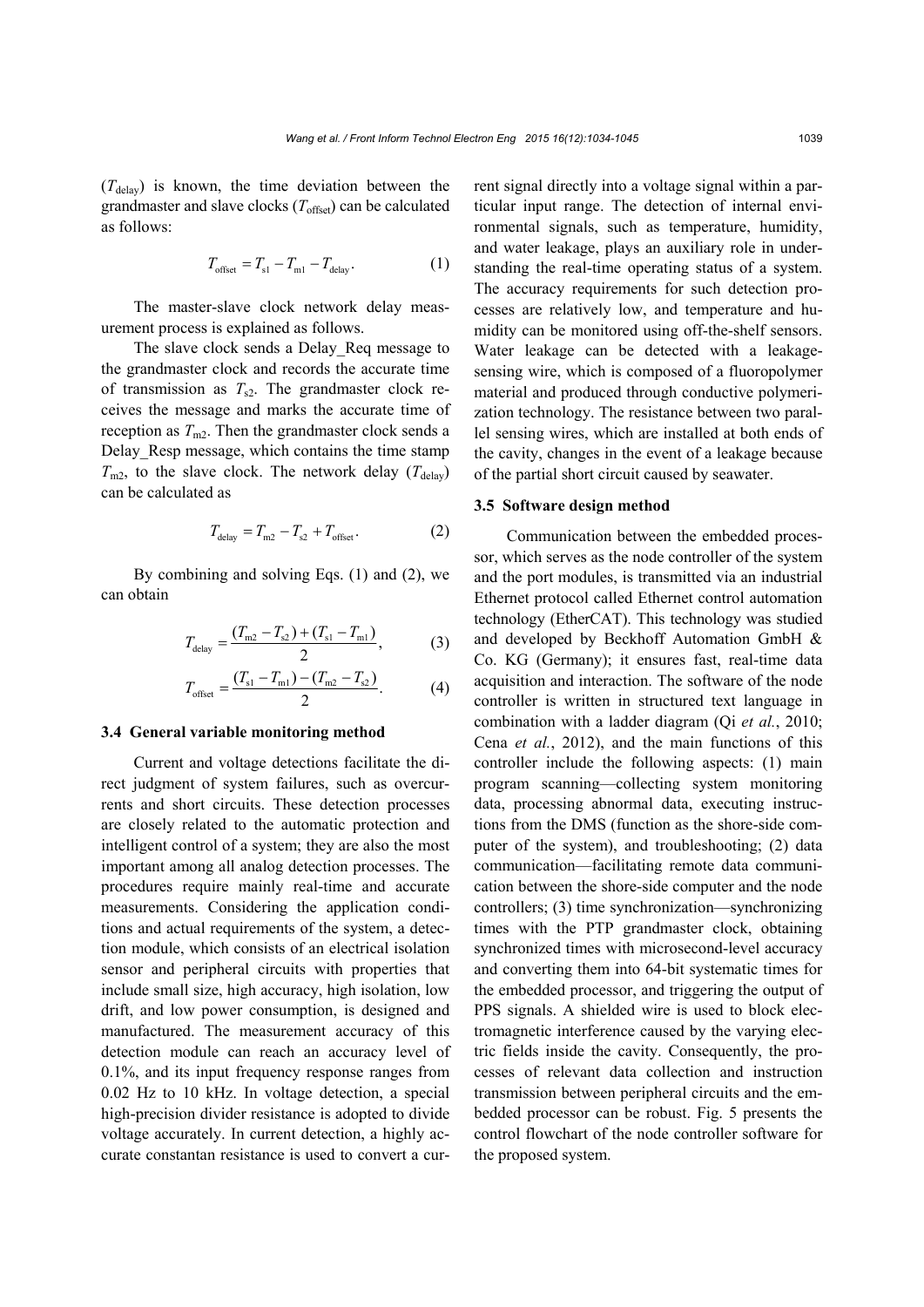

**Fig. 5 Control flowchart of the node controller software**

The shore-side computer software, which performs power monitoring and protection functions based on the embedded processor, must be designed to satisfy the following aspects: (1) with a userfriendly and convenient human-computer interactive interface; (2) with high expandability; (3) with realtime display, transmission, and data storage; (4) with a failure alarm and filing system; (5) with remote monitoring and control. Given the aforementioned requirements, SIMATIC WinCC (Siemens AG, Germany) is selected as the programming and human-computer interface environment of the shoreside computer of the system due to the openness and flexibility of this software (Sun *et al.*, 2011).

# **4 Experimental verification**

A prototype of the power monitoring and protection system was built in laboratory, and a comprehensive functional verification of this system was conducted to ensure its effectiveness and reliability prior to deployment on the seabed. Several off-theshelf devices, such as the grandmaster clock, were used in the experimental verification process, and some devices were customized, including the PFE which converts a three-phase alternating current (AC) into 10 kV direct current (DC) and has a maximum output of 10 kV/10 kW, the high-voltage power converter that converts 10 kV DC to 375 V DC, and the DMS. The equipment, as well as the power monitoring and protection system, was assembled into a cabled observatory network system in the laboratory, as shown in Fig. 6.



**Fig. 6 Prototype of a cabled observatory network system in a laboratory**

# **4.1 Power management and protection against short circuiting and overcurrents**

Reliable power management is a key technology in the system. The power management module, which consists of MOSFETs and a contactor, is adopted in this system based on the preceding description. The switching action sequence of the MOSFETs and the contactor is critical; a correct switching order not only provides stable power to the system but also protects the MOSFETs and the contactor, in addition to improving system reliability and service life. An incorrect sequence results in an output voltage with a significant surge, which endangers the power management module.

A test was conducted using a digital oscilloscope to measure the related voltages when the switch was turned on and off. The results are shown in Fig. 7. To demonstrate the successive action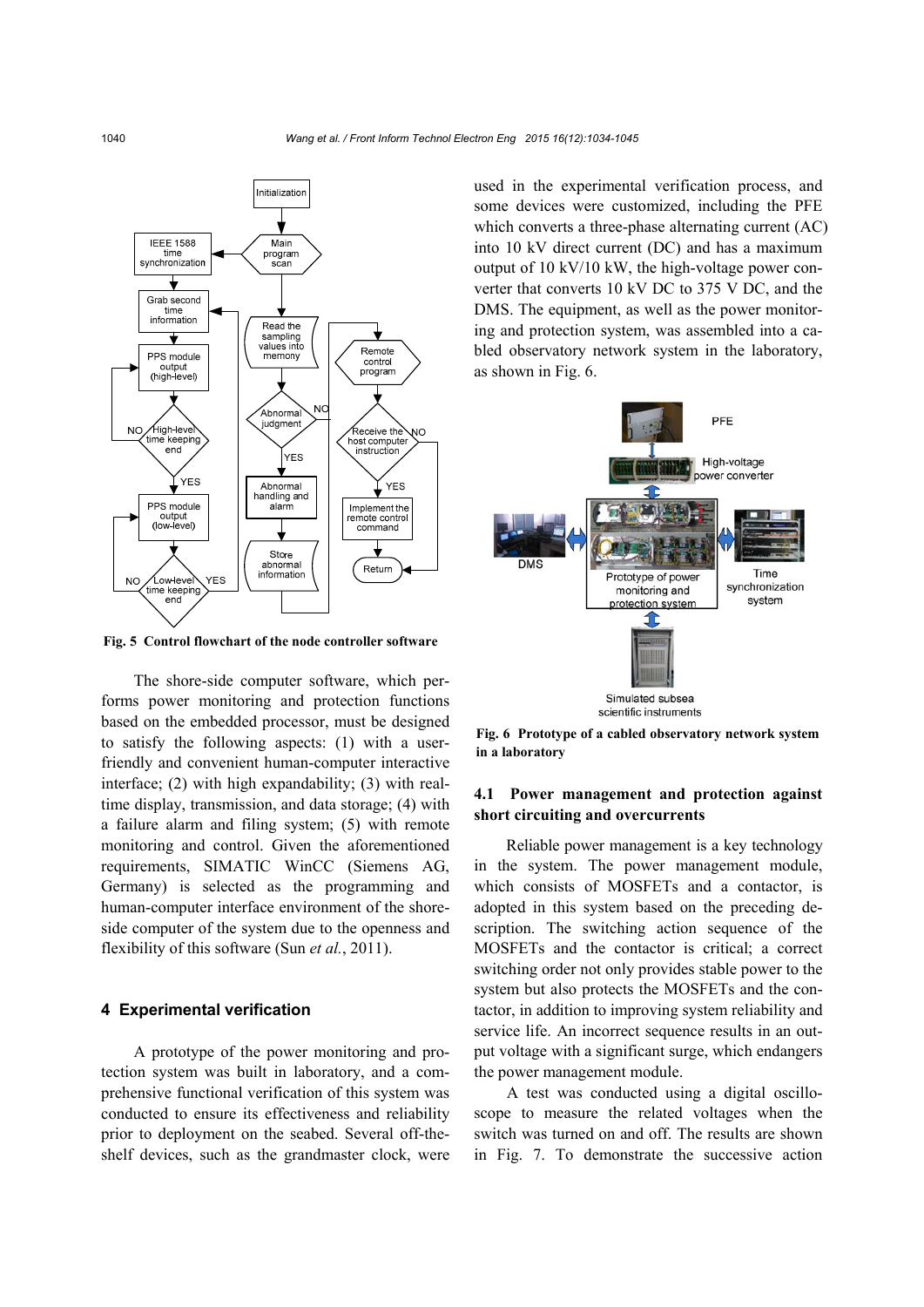sequence of the contactor and the MOSFETs intuitively under this condition, Ch1 measurement indicates the voltage between the front end of the MOSFETs and the negative terminal at the back end of the contactor. Ch2 measurement indicates the voltage between the positive and negative terminals at the back end of the contactor. The voltage of Ch1 first increases to 375 V; subsequently, the voltage of Ch2 reaches the same value after a time delay of 500 ms when an instruction is sent for activation, as indicated in Fig. 7a (The maximum pickup and release times of the mechanical contactor are 25 and 8 ms, respectively. To avoid mutual interference in the switching actions between the contactor and MOSFETs and to maintain an adequate time margin, a time interval of 500 ms was set). Fig. 7b depicts the opposite situation; i.e., an instruction is sent for deactivation. In this case, the voltage of Ch2 first decreases to 0 V; then the contactor is turned off after 500 ms, after the switch is deactivated. All the aforementioned practical action sequences (activation



**Fig. 7 Results of the action sequence when turning the switch on (a) and off (b)**

and deactivation) agree with those of the theoretical design (A ground fault is detected in the high-voltage probe of the oscilloscope that is connected to Ch1; interference with 50-Hz frequency was introduced into the measurement, and the oscillations displayed in the figures do not affect the test results).

The deep-sea environment is complex and dynamic. Any connection node or cable may fail during seafloor observatory network operation. On the one hand, improving the reliability and reducing the failure probability of the system through a redundancy design are necessary. On the other hand, the system should be capable of diagnosing failure and acting within a remarkably short time period once the system fails to avoid damaging the other nodes and cables, as well as to minimize the risk of danger.

Fig. 8 shows the automatic control response curves of the power management module in the event of failure. Fig. 8a depicts the response curves during a short circuit, where Ch1 indicates the output current, Ch2 the output voltage, and Ch3 the



**Fig. 8 Curves of short-circuit protection (a) and overcurrent protection (b)**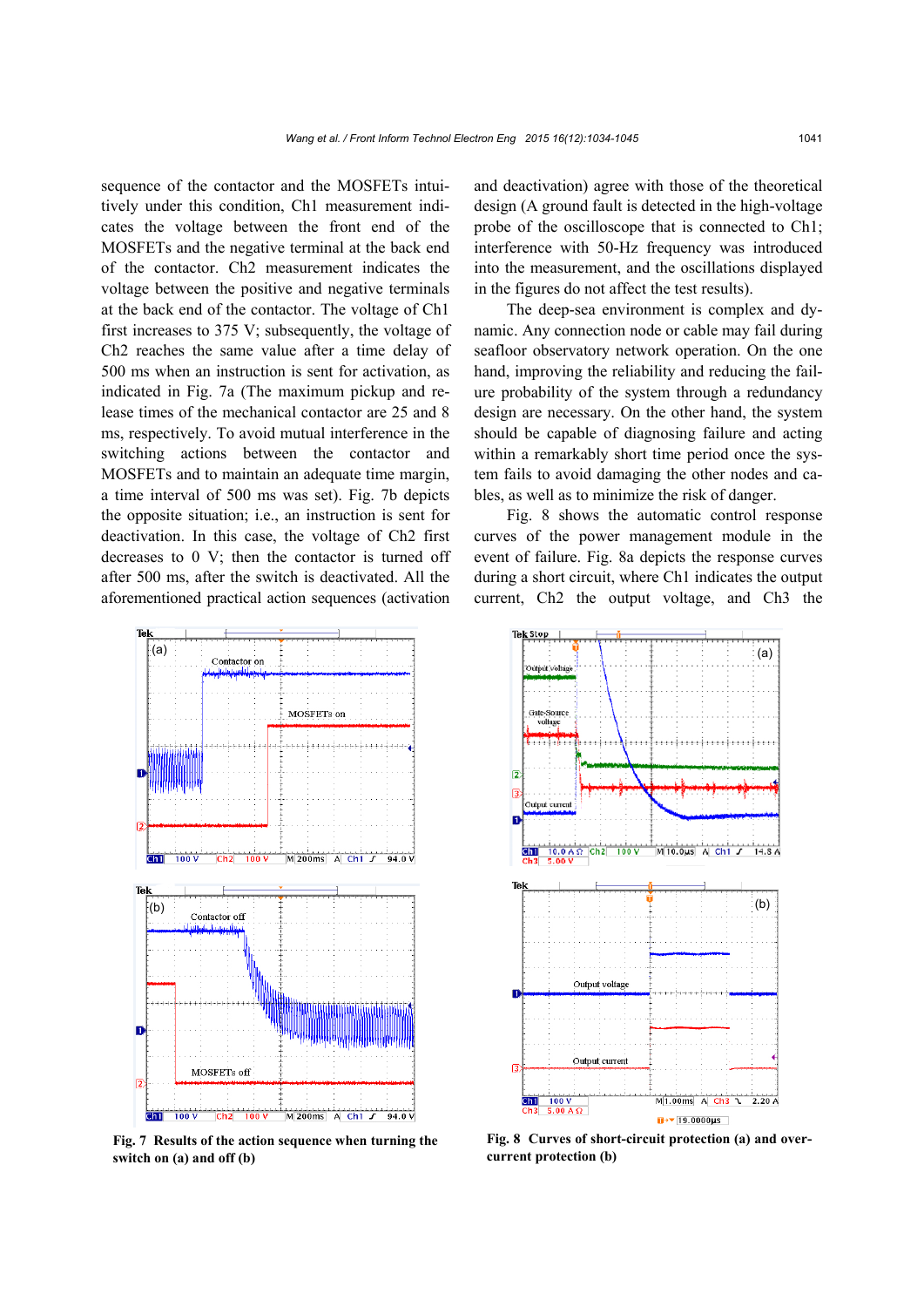gate-source voltage  $(V_{GSS})$  of the MOSFETs. The chart shows that the output current increases to >70 A when short circuit occurs at the load terminal. In this event, the driving circuit of the MOSFETs detects the short-circuit signal and immediately initiates hardware shutdown. The driving voltage of the MOSFETs  $(V_{GSS})$  is reduced from +12 V to a low level  $(0 V)$  within 5  $\mu$ s, and the overall output is cut off. Moreover, the output current decreases to a safe value within 40 μs, which protects against short circuits. Fig. 8b illustrates the response curves during overcurrents. Ch1 indicates the output voltage and Ch3 the output current. An overcurrent detection circuit, which consists of a functional chip and relevant peripheral circuits, detects overcurrents and protects against them. When the chip detects a large current  $($ >7 A) that lasts more than 3 ms, the chip sends out a signal to the driving circuit of the MOSFETs and turns off these transistors. The switching sequences and fault automatic responses observed at an output of 48 V are similar to those determined at 375 V. The maximum working voltage of the contactor during activation and deactivation is 1200 V DC, and the maximum carrying current is 50 A. The drain-source voltage (VDSS) of the MOSFET is 600 V, the continuous drain currents (ID) are 47 A and 29.7 A at 25  $^{\circ}$ C and 100  $^{\circ}$ C, respectively, and the gate-source voltage (VGSS) is  $\pm 30$  V. The maximum steady-state current for the 400 V and 48 V ports are 5 A and 4.2 A, respectively. A slight dead short can be fed within a few microseconds, and the high-voltage power supply is unaffected in the event of an overcurrent or a short circuit because of the fast automatic response of the power management module.

#### **4.2 Grounding fault detection**

Grounding faults are difficult to reproduce in a laboratory. Thus, a precision potentiometer was connected to simulate actual grounding resistance from 0 to 10 MΩ between seawater ground and the positive or negative power supply line. The output responses of the circuit were detected, and the measured values were calculated. Fig. 9 displays the actual resistance values of the potentiometer, the calculated grounding resistance values, and the fault currents under different output voltages. The actual resistance values of the potentiometer coincide well with the calculated grounding resistance values, and the errors are within 2%. The designed grounding fault detection method thus performs the expected detection function.



**Fig. 9 Curves of the grounding resistance and fault current under different voltages**

#### **4.3 Time synchronization**

The embedded processor installed inside the JBs achieves IEEE 1588 microsecond-level time synchronization with the PTP grandmaster clock installed at the SS through Ethernet. In addition, the processor provides highly accurate PPS timing signals for the JBs and the terminal SIs. The laboratory test scheme for the time synchronization function is shown in Fig. 10a. The PTP grandmaster clock synchronizes its local time with UTC by receiving Global Positioning System (GPS) or BeiDou satellite timing signals through either a GPS antenna or a BeiDou antenna and module. Then the PTP grandmaster clock applies its local time as the time reference to provide a timing service for the PTP slave module; this module is connected to the embedded processor via the EtherCAT interface and through Ethernet switches that support the IEEE 1588 protocol. The PPS output module is a twochannel digital output module with a time stamp function. The delay of the internal output circuit is within 10 ns, and the two channels of the PPS signals can be output after the PTP slave clock module is synchronized through programming. If additional PPS signals are required, a PPS frequency distribution amplifier can be used; this amplifier can expand one PPS signals are the multiple PPS signals are point of the discussion of the interaction of the interaction of the groundwillage (MB) on the synchronization and model processor installed inside the proposition with th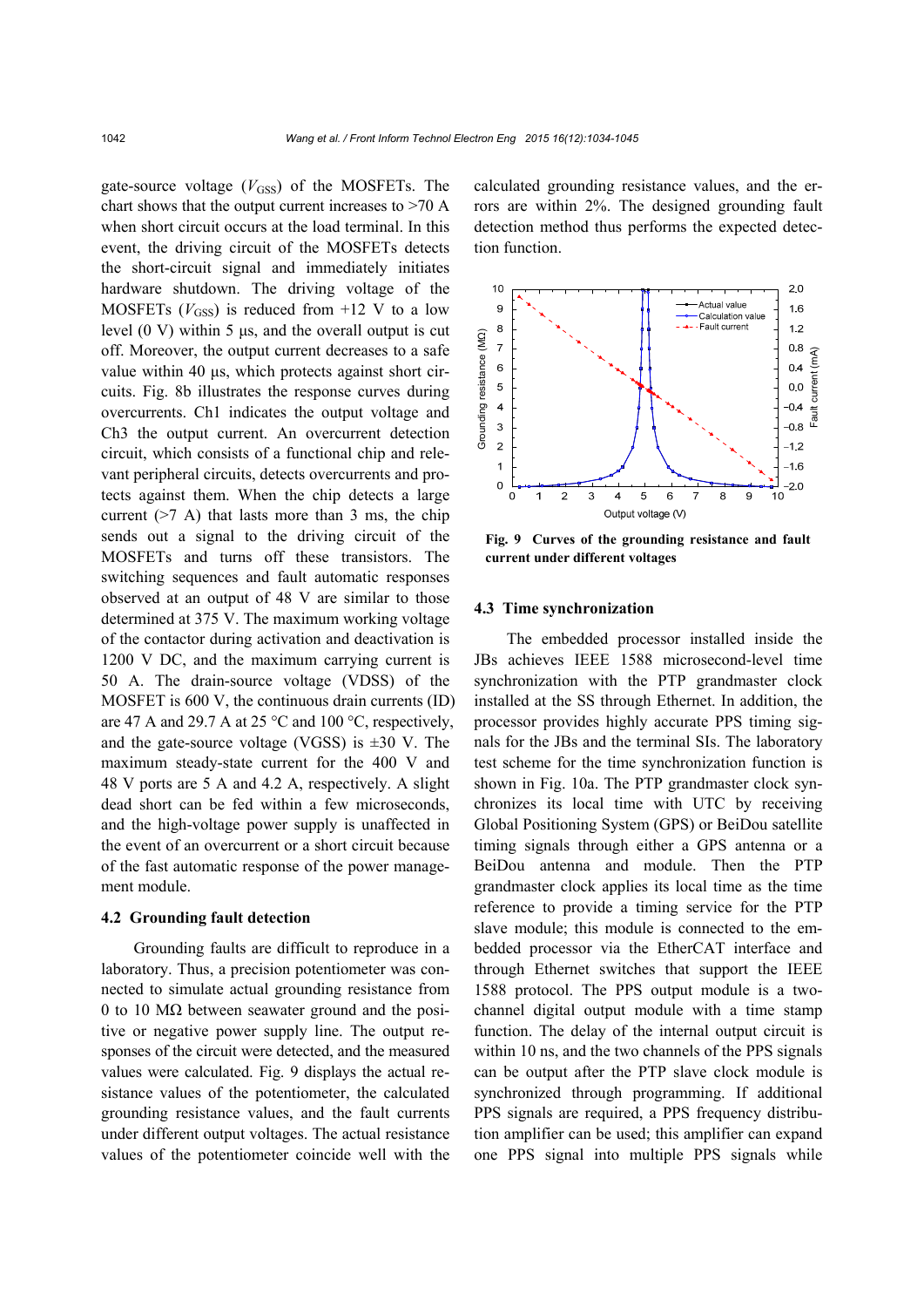maintaining accuracy and voltage level (Han and Jeong, 2010; Ouellette *et al.*, 2011).

The time synchronization cycle between the grandmaster clock and the slave clock was set to 1 s. The PPS signals output by the PTP grandmaster clock and the two channels of the PPS output module were accessed by Ch1, Ch2, and Ch3 of the oscilloscope, respectively. The signals were measured continuously for 24 h and the results are exhibited in Figs. 10b and 10c. The charts suggest that the increasing edge deviation of the signals output by the PTP grandmaster clock and by the PPS output module ranges in −20–200 ns. The mean time deviation between the grandmaster clock and slave clock module is 78.6 ns, and the standard deviation is 39.5 ns. The mean offset was attributed to the asymmetrical background traffic on the communication link in the measurement. The experimental results prove that the designed time synchronization method can provide a timing service with microsecond accuracy to the system.

# **4.4 Software testing**

Functional pool testing was conducted continuously for 120 h in the laboratory to verify the operation of the shore-side computer software for the power monitoring and protection system. The software interface during system operation is shown in Fig. 11. The underwater system can receive the correct control signals sent by the host computer by running this software. Each output can be monitored and controlled through the interface in real time. Meanwhile, the internal environmental signals of the cavity were surveyed, and the expected functional targets were achieved.

The script of the shore-side computer software, which runs in the background, writes the collected data sent by the subsea system into the local file (in TXT format) at a rate of once per second. Fig. 12 depicts the voltage and current monitoring data of one output channel in tank testing for 24 h. The output was turned on and off several times within this period, and the output response of the voltage is consistent with the current illustrated in the diagram. The output voltage is stable, whereas the output current fluctuates because the connected load is an SJB that randomly powers its loads by activation and deactivation.



**Fig. 10 Laboratory test scheme of the time synchronization function (a), results of long-term PPS signals (b), and PPS signal delay histogram (c)** 

# **4.5 Sea trial**

To test the ultimate application of the system on the seafloor, a sea trial was successfully conducted in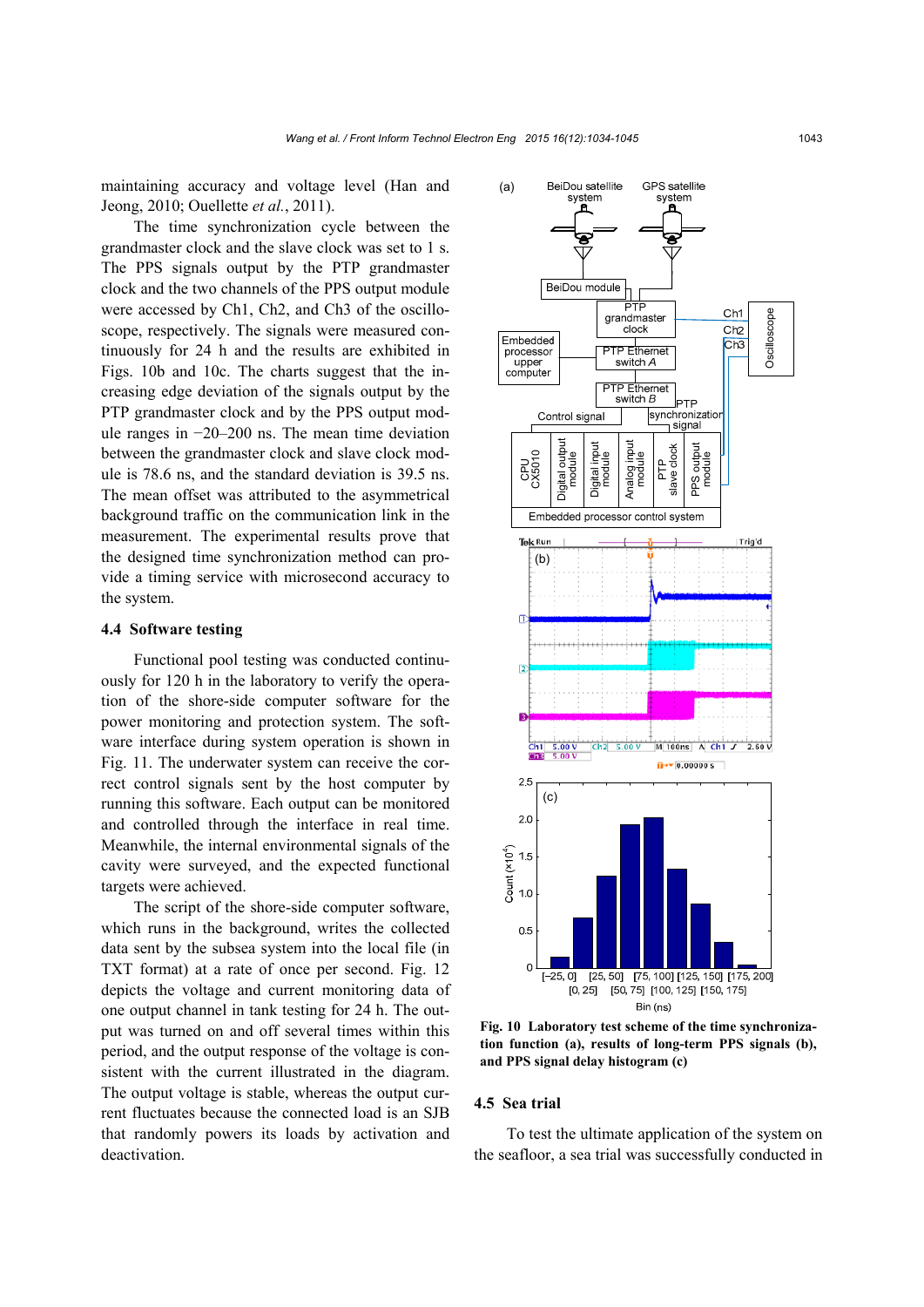

**Fig. 11 Software interface during system operation**



**Fig. 12 Voltage (a) and current (b) monitoring data of one output channel for 24 h**

the South China Sea in Aug. 2013 (Fig. 13). The system was packaged in a frame and deployed on the seabed at a depth of approximately 200 m. Highvoltage power and high-bandwidth communication were normally transmitted to the system through a 75-km optical-electrical cable from the SS located near the beach with the aid of available power and global Internet. The power monitoring and protection system worked properly and stably for the first 30 min after startup. The detected voltages and currents, and the various environmental parameters inside the cavity, were normal during system operation; each output port could be turned on and off by sending instructions from the shore-side computer. However, the JBs were invalidated after 30 min because the dry-mate connector between the high-voltage power converter cavity and the primary control cavity broke down. Furthermore, both the positive and negative 375-V power supply lines were shorted by the seawater. Thus, the system was recycled. Despite the short operating period of the JBs before failure, the sea trial represents the first attempt to build a regional cabled observatory network in China and establishes a good foundation for the final deployment of the system in the summer of 2015.



**Fig. 13 Deployment of the experimental assembly system**

# **5 Conclusions**

A power monitoring and protection system was proposed and constructed in this study to facilitate power monitoring and management. This system also enables real-time surveying of the environmental variables of JBs, grounding fault detection, and accurate time synchronization for the entire system according to the specific condition of the seafloor observatory network, the working environment, and the functional requirements of JBs. This article has reported each section of the system, i.e., power management, grounding fault detection, time synchronization, general monitoring, and software design. A two-step power management module which consists of MOSFETs and a mechanical contactor was adopted for power management. Moreover, a new circuit structure was designed to detect the grounding resistance of a single power supply line with respect to the sea ground. An effective time synchronization method that uses the IEEE 1588 protocol was applied to facilitate microsecond-level time precision in the system. The system software developed in the WinCC environment exhibited powerful functions and an intuitive and user-friendly interface. The EtherCAT bus demonstrated highspeed, real-time operation, and favorable expandability advantages. Prior to deployment on the seabed, each section of the system was tested in the laboratory to ensure effective functionality and high reliability. Finally, a sea trial was conducted in the South China